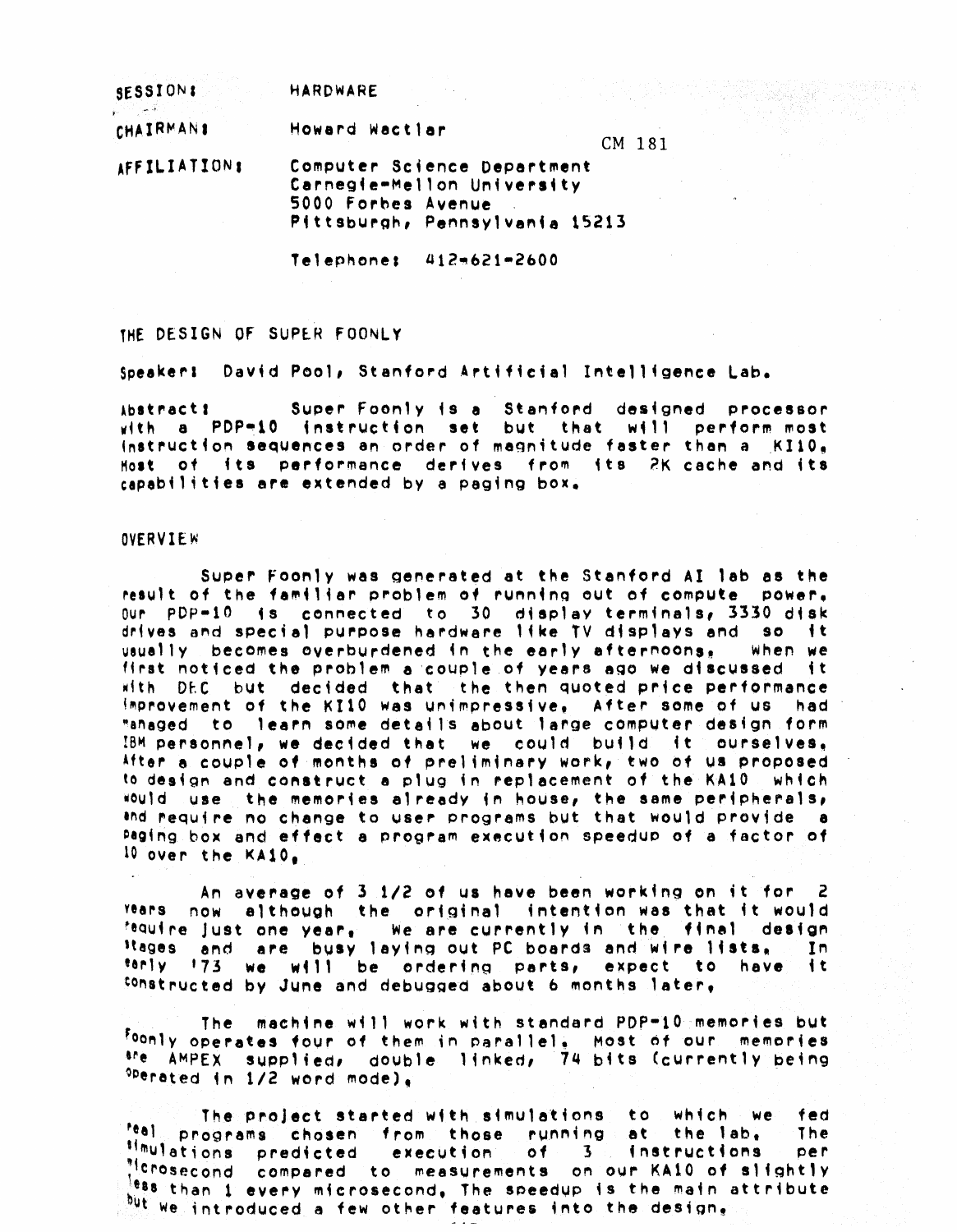#### MICROCODE

The machine is controlled by microcode implemented such that it is possible for some users to write modifications to it, perhaps to define new instructions, There are 512 words of writeable storage for the microcode of which 200 are permanently allocated for standard instruction interpretation. A user might also desire to place the inner loops of some long processes in the microstore which may give up to a factor of 2 additional performance as a result of eliminating instruction fetching and preparing. The decision to use microcode was influenced by Gordon Bell.

# NEW ADDRESSING MODES

Other features users will see are two additional modes for indexing by the program counter and extended addressing (22) bits), In the former any indexing on register 17 will result in indexing by the program counter instead, In extended addressing mode the effective address is computed by adding the right hand 22 bits of an index register to the right hand 18 bits of an instruction or for indirect addressing the right 22 bits of the indirect word are used plus indexing if any (the indirect and indexing fields of the indirect word are shifted  $left$ . The program counter is also extended, All such memory references are in the virtual space and will be mapped by the paging box into real memory.

#### CONSOLE COMPUTER

The console will be replaced by a plug with which you connect Foonly to another computer known as the console. computer. The latter will have a display and be capable of examining all the interior flip-flops of Foonly that would normally be connected to console lights (over 3,000 of them), It can also push the start, stop, deposit and examine switches, The main applications will be in debugging and maintenance but also for Foonly startup as its microcode memories are initially blank. We intend to make our current PDP=10 the console for Foonly. we expect to prepare simulators for the console machine that can single step. Foonly, through a program, while running its own simulator over the same program to detect the first point of divergence, The console computer idea was suggested by John McCarthy.

### DESIGN AUTOMATION

To aid in the design we generated a set of design automation programs to aid the designer in an interactive mode at a graphic display console, The programs help to lay out the<br>circuit boards (hard copy is produced on a plotter) and then automatically prepare the wire lists.

#### SPONSORSHIP

Super Foonly is being sponsored by the Advanced Researc' Projects Agency of the Department of Defense not as a researc project but simply as a solution to the problem of getting mor computer power in the most convenient way, We feel the desig has a lot more low clevernesss in it than other computer design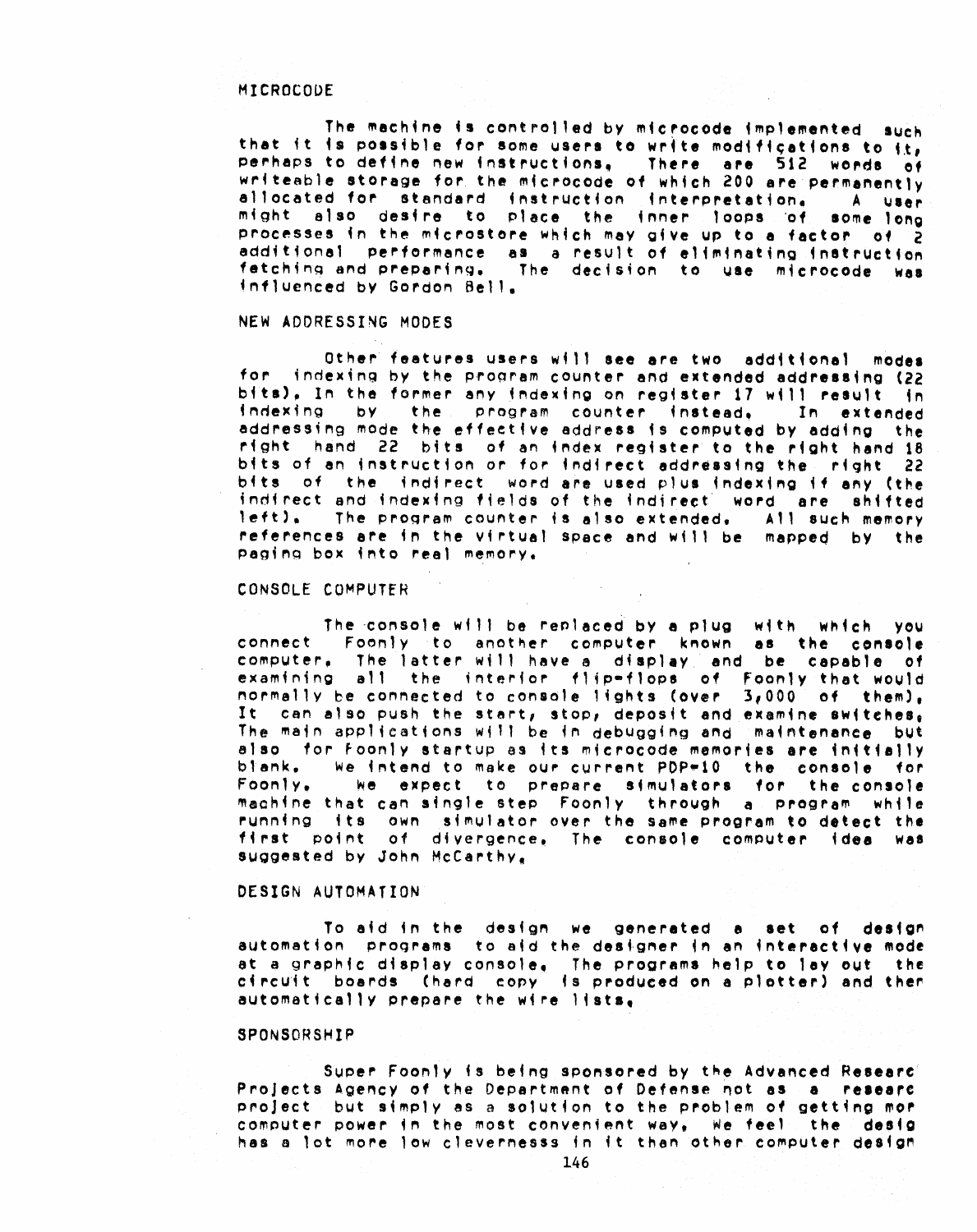but we don't claim to be pioneering any new concepts in computer organization. We would very much like to see DEC take over the construction, service and support of Super Foonly's but users must influence them to do so.

 $\mathbf{Q}$ What is the order of magnitude of Foonly's cost? We expect to spend  $$200,000$  to  $$250,000$  for the A E manufacture of hardware, The design and personnel costs are not included.  $Q<sub>3</sub>$ You are talking esssentially what looks like early KI10 prices plus the usual assortment of DEC peripherals so that for nice KI10 prices today you are talking about an order of

magnitude better, Hopefully so, and of course we're also talking about not A S having to buy all those peripherals, The idea is that you unplug your KA10 and plug in the Super Foonly, your same old peripherals will keep working.

Q S Where did the name come from?

Super Foonly has no acrnymic or historic significance. A S **Q 1** What class of gates are you using? What cycle times,  $etc.7$ 

We are using TI Shotkey TTL, If we were going to start A t it now we would use the new brand of ECL instead, These gates have 5 nanosecond worst case delay compared to 12 nanosecond worst case delay for the KI10 gates, so the internal gates are 2 to 2 1/2 times faster, 0f course the secret of the machine's speed is in the cache memory.

 $Q_{\text{S}}$ What is the microprogram cycle time?

As i The internal machine cycle design goal is about 100 monoseconds, 125 monoseconds was used in the simulations that produced factor of 10 processing speedup estimates,

#### CACHE MEMORY

The secret of Super Foonly's speed is the chache or buffer memory (similar to that in IBM's new machines) which is a high speed, random access bipolar memory of modest size which sits between the main memory and the processor. We learned aout the idea from private communications before the model 85 was released but were very skeptical, John Cocke of IBM influenced us by going through a listing of our LISP interpreter and pointing out memory references that would hit the cache, **We** then wrote a simulator for PDP-10 programs which kept track of sache usage for a hypothetical cache. Iike that described by Cocke and found that more that 90% of all memory references hit the cache.

91. How big was the main memory, the programs, the cache?  $\mathbf{A}$ We started with a iK cache. We tried many programs including some 50K compiled LISP, some big interpretive LISP, <sup>some</sup> large hand-coded, and some compiled ALGOL, The final<br><sup>tesult</sup> was that for a 2K cache and for compiled ALGOL and interpreted LISP code, almost 99% of the memory cycles hit the sache.

The l simulations showed that compiled programs and LISP Interpreted programs were the best, compiled LISP and big tend=coded programs (like our ALGOL compiler) were the worst, the LISP compiler compiling itself and running compiled had a Ittle over 95% cache hits. The interpretation of this is that "bat memory references are for instructions. LISP interpreters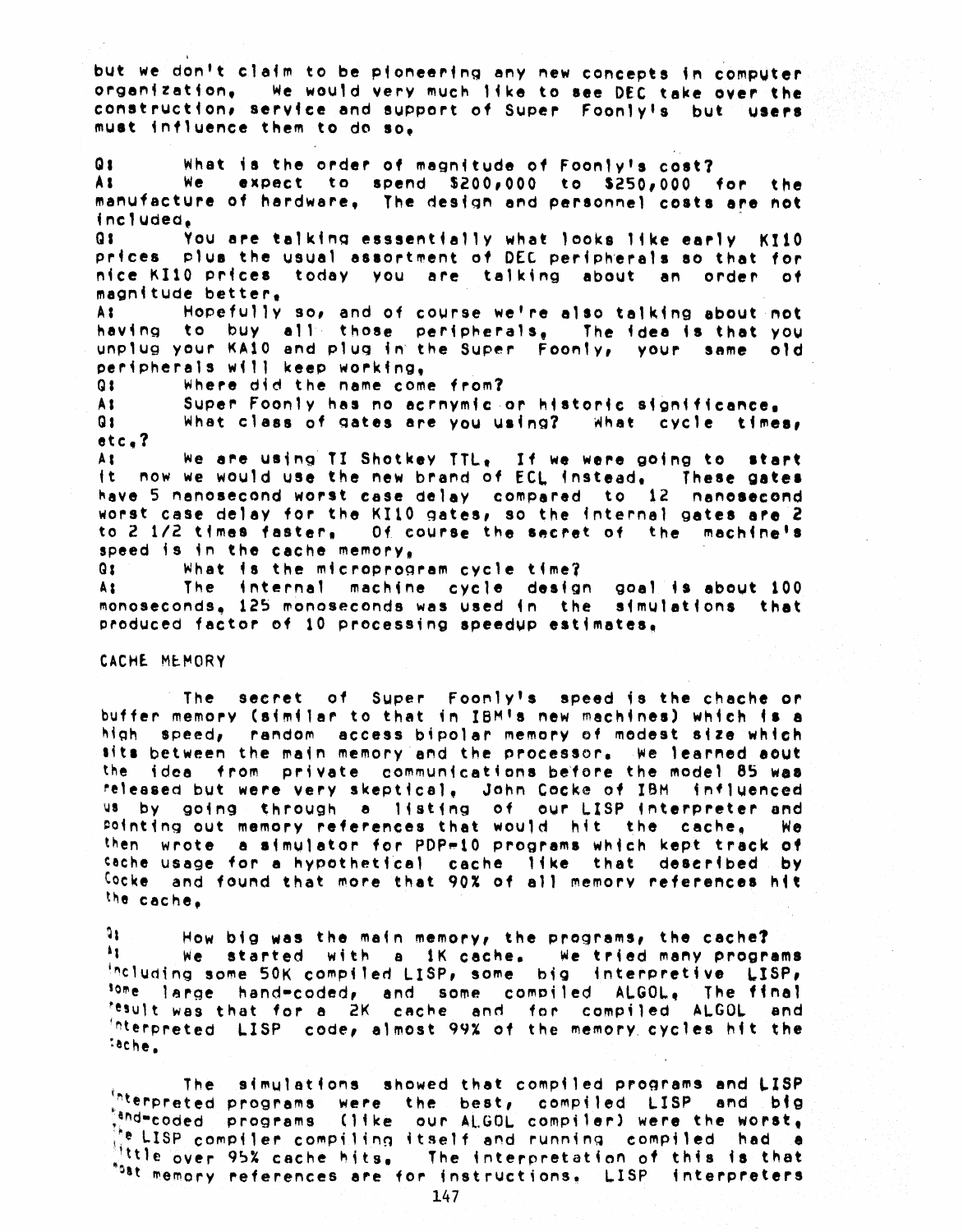spend  $m$ uch of their time in small loops and compiled programs spend their time doing strings of PUSH's, MOVE's, and MOVENIS, It fs the hand coded tasks that leap around in clever ways following complicated control structures that suffer the lowest cache hit rate. We also varied certain cache parameters in the simulation but found that for a greater than 1K cache most results were insensitive to most parameters.

The cache simply attempts to keep around the most recently used words. We are basically using the algorithms  $\frac{1}{100}$ the IBM 370/165. Words are placed in the cache from main memory in a block of four words. Simulations showed the quadword to be much better than one word, somewhat better than 2 and preferable to  $\theta_0$ . This gives the effect of instruction pre~fetching, Basicallv the cache tries to function as an associative memory, It has not 2000 separate words but 512 quadwords each with the address in real core at which the quadword nominally resides, Whenever the processor generates a memory reference to core, the cache is quickly searched to see if that location is already represented in there. If it is, no memory reference 4s necesSary so the data fa retrieved from the cache in one machine cycle of 100 nanoseconds compared to nearly a microsecond for data from core. If the desired word is not in the cache, a spot for it is found, if necessary tossing out the least recently used quadword, and bringing in the desired one from memory,

We can't really afford (or know how to bu;ld) a 512 word associative memory that operates that fast so the cache really uses an approximation which is a hash coding algorithm with. 4~way conflict resolution, Thus,· for a real memory address there are only four possible places in the cache where it  $m$ ight be. The process of searching the cache then reduces to simultaneously checking these four locations which are a simple function of the address.

When the processor wants to store data (this is where we differ from IBM significantly) the same check on the cache is made, If the location is already referenced there, the new data is placed only in that cache position. IBM always causes data that is being stored by the processor to also go back to main  $\cdot$ memory in order to simplify problems of multi-processors and I/O devices. In our scheme, cache data does not get put into main memory until that location of the cache is needed for some new data to be put in. There is of course an explicit cache dump function, Our 1/0 devices are connected to a speciel adapter box that recognizes existence of the cache and resolves the problem of the data channel seeing a different copy of the word then the processor box just stored. Data channel data does not pass through the cache but a check is made to resolve any conflicts with  $it_{\bullet}$ 

Our paging box is logically on the bus between the processor and the cache, Thus the cache is part of the memory system and addresses in it are physical memory rather that virtual addresses. This removes the problem of 4MV814dat4ng parts of the cache when a switch in paging mode occurs. Thus when a user transfers back and forth between h4s program and the system, to the cache it just looks like he is calling in subroutines in his own core image, therby eliminating  $i$ nefficiencies specifically related to system calls,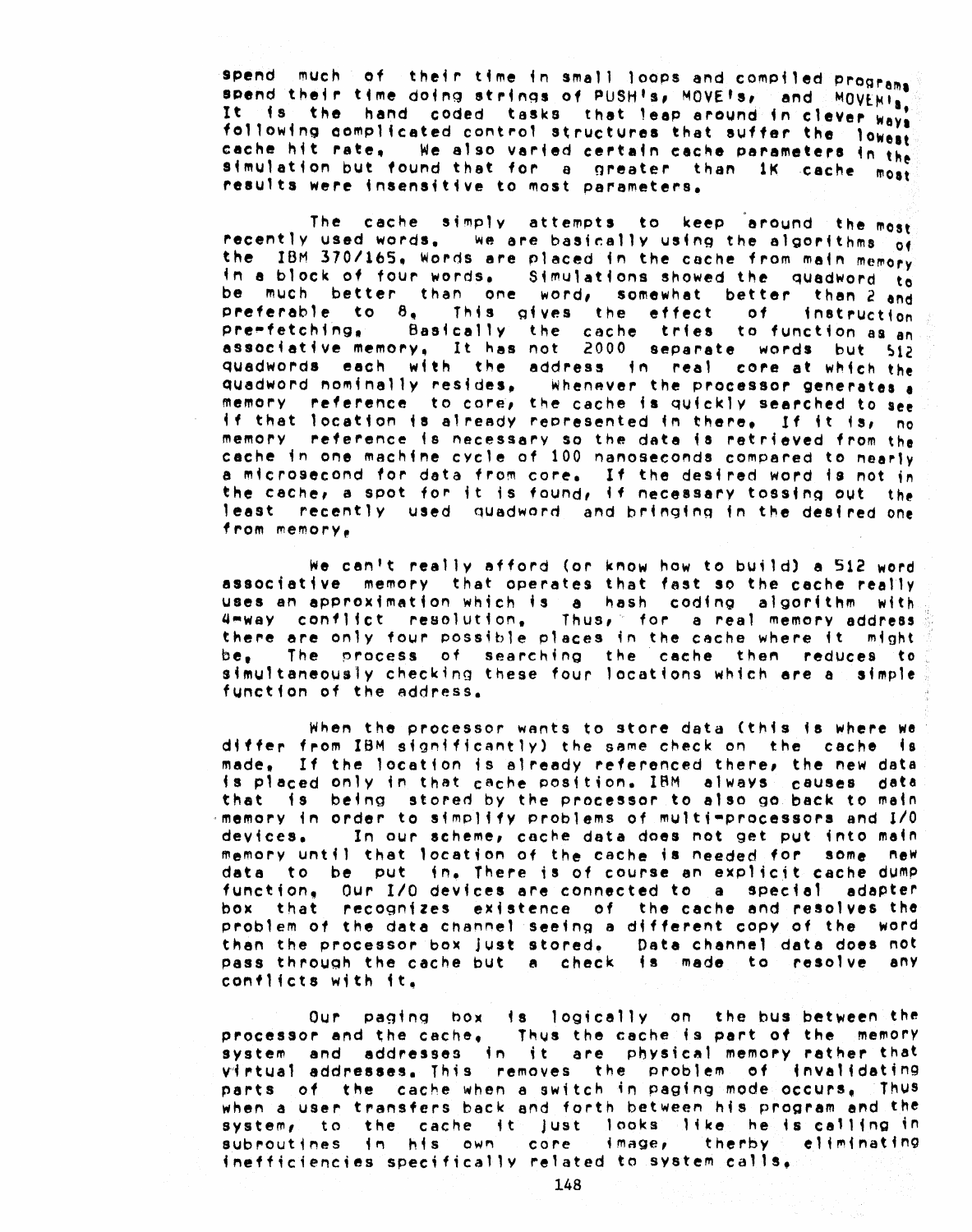The overall Foonly structure consists of the memories, the MAP (paging box), cache (M box), I/O adapter, and the processor proper which consists of 2 1/2 semi-autonomous units. The pager transforms user addresses by 512 word pages. Ignoring details of the data paths, generally data goes from the M box to the I box which is the instruction preparation unit, It decodes the instructions, calculates their effective address, fetches their operands, and tells the E box where in its microcode it should start. The data, which includes instructions and their operands then goes to the E box which just has input registers, adders, shifters, byters, **bit** reversers and output registers. The data comes out of the E box back to memory, The accumulators are an appendage to the E box so data comes out of and goes back into them. There is another autonomous unit called the instruction fetcher which fetches ahead  $\ge$  to 3 instructions sequentially without interpretation, Thus we have four autonomous units, the M box, the instruction fetcher, the I box and the E box, each performing its own function each machine cycle, all synchronized off the same The boxes make requests to the M box which determines  $clock<sub>o</sub>$ their priority and decides which one to service. Otherwise, there is overlap between the boxes which effects a 2 or 3 stage instruction pipeline, This flow diagram may be recognized as that of a model 85.

The main microcode control is in the E box. It has 512 144-bit words which perform most of the control, The I box has its own microcode control memory to provide information about the fetching of operands and decoding of instructions. Thus, you really can change the instruction set because there is no connection between the opcodes and what the I box does to them. It all goes through the I box control memory.

The I/O adapter interfaces I/O processors (e.g. data channels, display processors), i.e. units which in your current  $PDP = 10$  have a memory bus of their own. They will be plugged instead into the adapter hox which has something like 6 simulated. DEC memory buses coming out of it, so the device will not be aware that it isn't still talking directly to memory. The  $I/O$  adapter has its own bus connections to physical core, fatches quad words, stores and buffers them for each I/O device. This increases device speed and reduces memory interference. The primary function of the box, however, is to check and resolve conflicts with the cache contents on every transaction tince data going to and from I/O devices does not ordinarily Pass through the M box.

**Q** 1 Did your previous work convince you or will there still be some things left to tune? April There is not much left to tune. Hardware constraints determined a lot of the factors: the quadword,  $4$  $M$   $M$   $a$   $V$ conflict resolution, and 2K overall cache size are all hardware constraints. The way we are using the busses is essentially a hardware constraint, It would have been better to have four  $0$ uses. श∶

Can you wind this discussion down in some way? Ăŧ. Buy Foonly!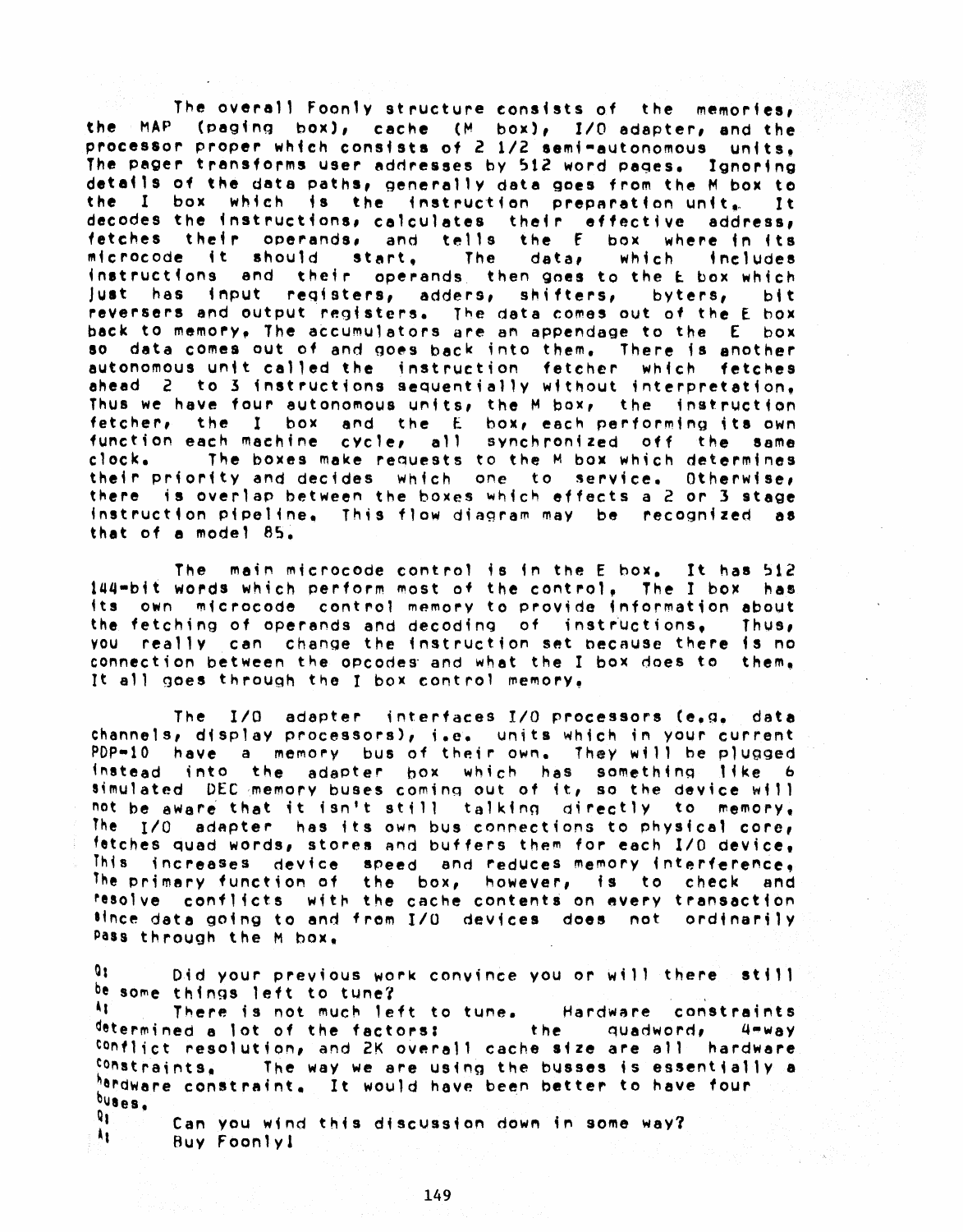Q I What is your processor's relative internal **Speed** compared to a KA107

A B All ordinary instructions take one cycle plus whatever  $\bullet$ necessary to fetch data, so an add between 2 accumulators takes 1 100-nanosecond cycle and an add to memory when the data comes from the cache takes 2 100-nanosecond cycles. That's much more than a factor of 10 over the KA10, but it doesnit. hit the cache all the time.

 $Q_{1}$ Did you try your cache simulations on the monitor a s  $well12$ 

A<sub>t</sub> No, we have no way of simulating the execution of monitor code, You can simulate the execution of user code just by loading the simulator into the same core image as the user code but you can't do that with the monitor, We suspect the monitor may be the worst case, but most monitor code is executed at UUO level at user request and thus there is no difference in having that code in the monitor and having it in the user program. This does not apply to interrupt level operations including schedulings.

Won't jobs run at different elapsed CPU speeds depending Q 1 on what happens around them?

A t Yes, job speed depends upon what's in the cache.

PROCESSOR ARCHITECTURE

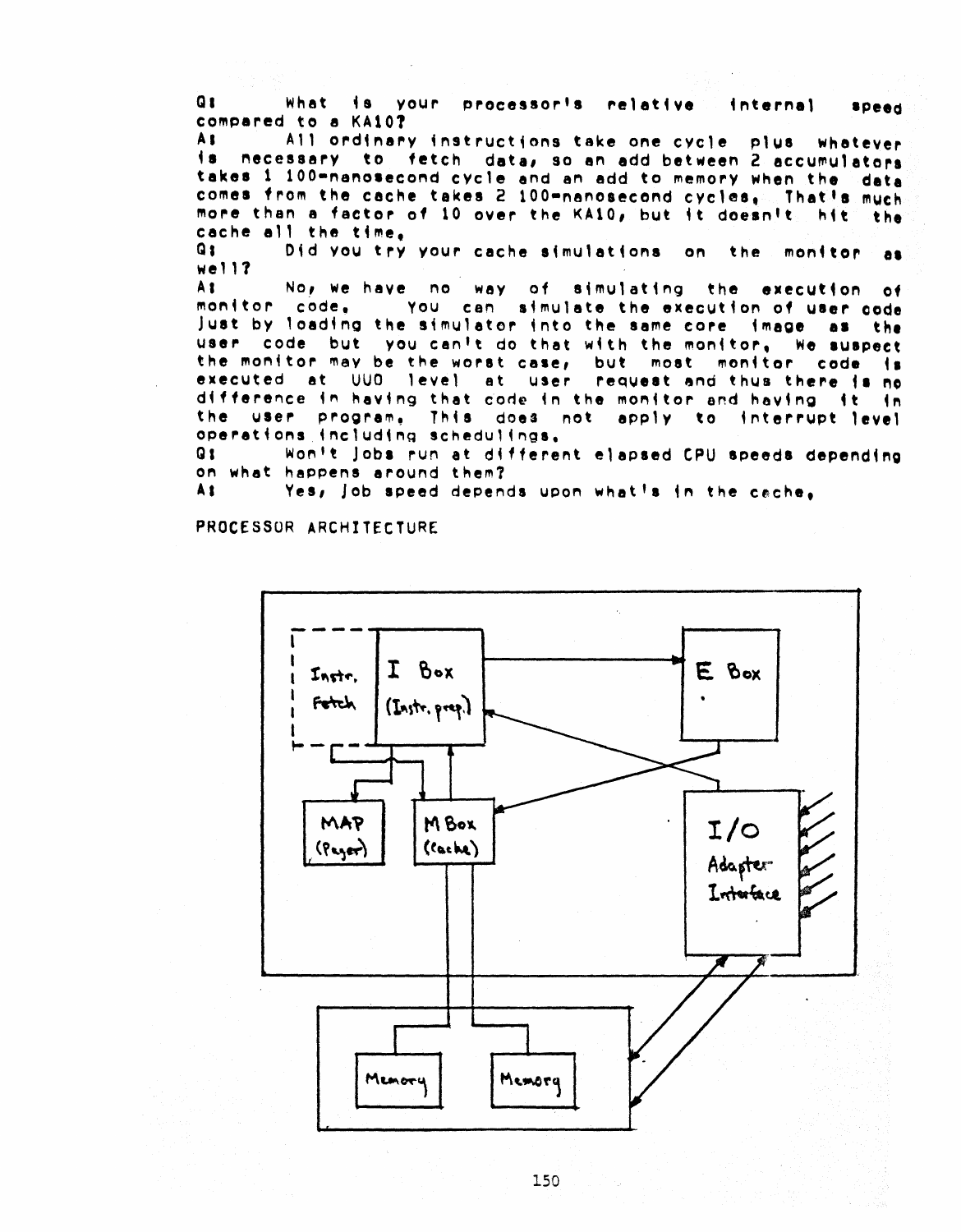### PRICE REDUCTIONS AND PRICING POLICY AT DEC

Speaker: Bill Kieswater, DEC, Maynard, Mass. DEC'S POSITION RELATIVE TO SUPER FOONLY

DEC is looking at Foonly and has been working with the staff at Stanford, we are one of the vendors but the extent of our participation is at the component level, not the system design. We are also making use of some of the design aids that they have developed. You can be assured that the 10 line will take advantage of these and similar advancements by our own research groups as they prove commercially feasible in terms of the tradeoffs.

#### PROCESSOR PRICING

The price of the KI10 has been reduced from \$380,000 to \$240,000 (U.S. dollars). The KA10 price remains the same, but<br>should just the processor be required for an upgrade to a supported dual processor system, the incremental cost is  $$130,000$ , Similarly, a second KI10 processor should you already have a KI based system is \$200,000, These sayings result because the software installation and support component has been removed.

#### NEW MEMORIES

DEC is now producing memories in house. For the PDP=10 the new ones are designated MF10A and MF10G, The MF10A is a 32K 1 microsecond module in a 30 inch cabinet, compatible with any existing system in the field and priced at \$50,000. The MF10G is 64K, 1 microsecond, fits in a 30 inch cabinet and sells at  $$80,000.$ Expectations are that as in house memory production increases to satisfy the minicomputer business, DEC-System 10 memory will be coming down further in price, we are also looking at in-house production of peripherals such as swapping media, file storage, magtapes other than the TU10, but not line printers.

## EQUIPMENT UPGRADE PRICING

The following upgrade pricing was presented:

| From         | To           | Price   |
|--------------|--------------|---------|
| KA10         | <b>KI10</b>  | 130,000 |
| TM10A        | TM10B        | 8,000   |
| RP10A        | RP10C        | 9,000   |
| <b>CR10A</b> | CR10E        | 12,000  |
| LP10A        | LP10C        | 36,000  |
| <b>TU20</b>  | <b>TU40</b>  | 22,000  |
| <b>TU30</b>  | TU40         | 17,000  |
| <b>DS10</b>  | <b>DC75</b>  | 40,000  |
| MB10         | <b>MF10</b>  | 22,000  |
| MB10         | MF10A        | 42,000  |
| MB10         | MF10G        | 72,000  |
| MA10         | <b>ME10</b>  | 20,000  |
| MA10         | MF10A        | 40,000  |
| MAIO         | MF10G        | 70,000  |
| MD10G        | <b>MF10G</b> | 45,000  |

 $151$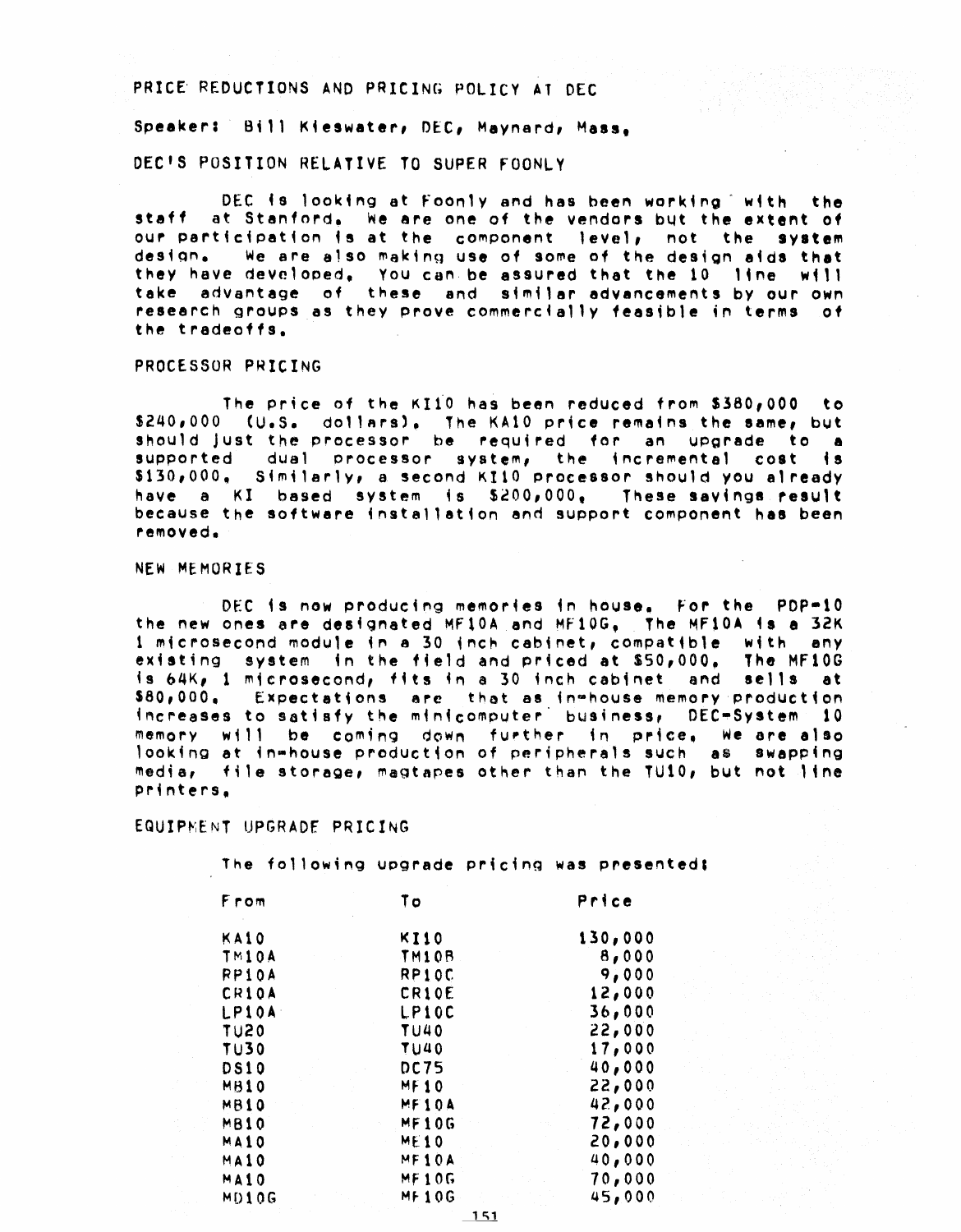These upgrades are offered regardless of the condition fo the device unless it has been physically modified, The field service charge for the installation and checkout is extra and is quoted on a local basis as a function of distance to the nearest field service office and so forth, I believe they have standard prices to do these upgrades.

The intention is to offer customers an upgrade from low performance devices to high performance ones as their systems expand and usuage grows, As we develop products of a higher performance nature they will be offered as upgrades to the lower performance ones, I expect to see this as a formalized policy in the near future.

IThe following are summarized from the question/answer session which followed ...ed.)

DISKS 1

There is no upgrade from RP02's to RP03's on the same controller because the pricing probably would not be attractive enough.

DEC is committed to providing something beyond RP03's, in the 3330 category, in the future, There are a lot of contingencies as to whether it be produced in house or on the outside, The RP04 has been discussed but no formal announcement of it has been made. It may not be offered for more than a year.

MEMORY, MAGTAPES, DATA CHANNELS

There is no ME10 to MF10 upgrade probably because there have been no requests, DEC probably could offer one,

About 18 users indicated an interest in a low performance , low price but 1600 BPI magtape drive for. compatibility with other vendors.

A 22 bit DF10 data 'channel for use with KI101s is currently being worked on as is a 22 bit MX10 memory port expander to go with it.

**TENEX** 

DEC will supply an unsupported version of a TENEX monitor that runs on a KI10 for \$15,000. The policy does not permit DEC to write any acceptance criteria for TENEX so the extent of the warranty is limited, TENEX was originally developed by Bolt, Beranek & Newman (BBN) to run on a modified KA10 (1500 wiring changes) with a BBN paging box, DEC has simulated the BBN pager in software on the KI10 and thus produced a TENEX monitor for it which seems to run at least as the KA10 version. No comparative performances  $We$ <sup>1</sup> as measurements have yet been made, TENEX was designed around a limited variety of DEC furnished peripherals so it may not support all configurations in the field, There are no plans inside DEC at this time to support this monitor. The SPR's will be forwarded to BBN and they will handle them on a pest effort  $basis<sub>e</sub>$ 

FORTRAN